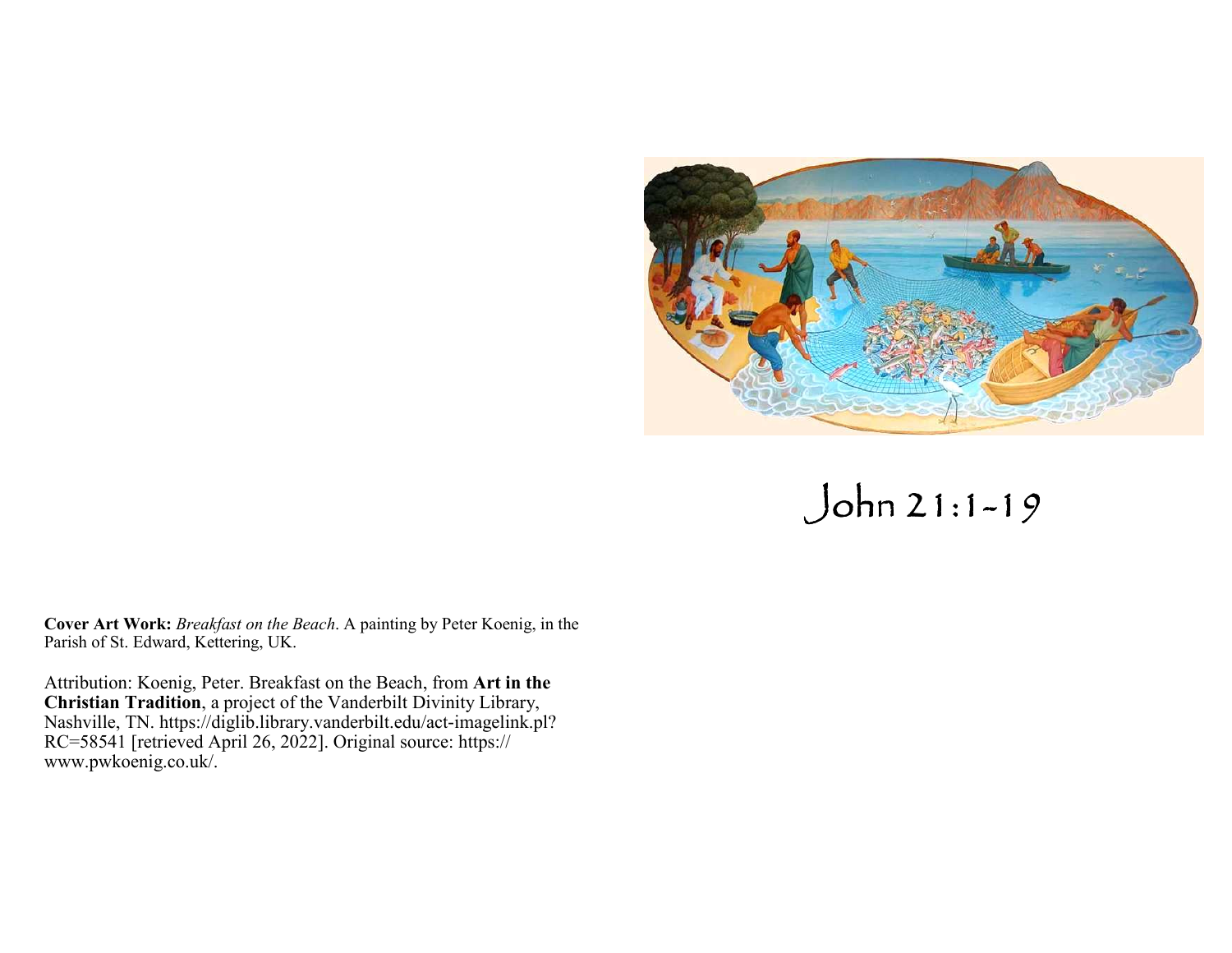# **WEST SWAMP MENNONITE CHURCH**

| <b>Worship Service</b> |                                                                                                                                            | Worship Leader:<br>Greeters:                                                                                                                                                                                                   | Deb Stevenback<br>Jan & Denny Wieand                                                            |                                                               |
|------------------------|--------------------------------------------------------------------------------------------------------------------------------------------|--------------------------------------------------------------------------------------------------------------------------------------------------------------------------------------------------------------------------------|-------------------------------------------------------------------------------------------------|---------------------------------------------------------------|
| May 1, 2022            | 10:30 A.M.                                                                                                                                 | Musicians:                                                                                                                                                                                                                     | Brenda Landt, Lynne Rush<br>Mark Kemmerer<br>Marsha High, Emily Rush<br>Glenn High, Tim Scheetz |                                                               |
| Prelude                | "Come, We that Love the Lord" ~ Robert Lowry<br>"Praise Him, Praise Him" ~ Chester G. Allen<br>"Joyful, Joyful, We Adore Thee" ~ Beethoven | Videographer:<br><b>Visual Technicians:</b><br><b>Sound Technicians:</b>                                                                                                                                                       |                                                                                                 |                                                               |
| Opening Song           | "Alleluia"                                                                                                                                 |                                                                                                                                                                                                                                |                                                                                                 |                                                               |
| Welcome                |                                                                                                                                            | Nursery Service is not being offered at this time.                                                                                                                                                                             |                                                                                                 |                                                               |
| Songs of Praise        | "Praise the One who breaks"<br>the darkness"<br>"Jesus, Name above all names"<br>"His Name is wonderful"<br>"What a beautiful name"        | <b>Sunday School Classes for Spring Quarter</b><br>The Bible Project continues to meet in Room 104 and via Zoom at 9 am.<br>We are about to start on the Epistles. Contact Lynne Rush if you would like to<br>join this class. |                                                                                                 |                                                               |
| Scripture              | John 20:19-31                                                                                                                              |                                                                                                                                                                                                                                |                                                                                                 |                                                               |
| Message                | Pastor Michael                                                                                                                             |                                                                                                                                                                                                                                |                                                                                                 |                                                               |
| Song                   | "Longing for light"                                                                                                                        |                                                                                                                                                                                                                                |                                                                                                 |                                                               |
| Sharing & Prayer       |                                                                                                                                            |                                                                                                                                                                                                                                |                                                                                                 |                                                               |
| Worship Music          | "Will you let me be your servant"                                                                                                          | West Swamp Mennonite Church<br>2501 Allentown Road, Quakertown, PA 18951<br>215-536-7468                                                                                                                                       |                                                                                                 |                                                               |
| Benediction            |                                                                                                                                            | E-Mail: westswamp1@verizon.net                                                                                                                                                                                                 |                                                                                                 | Website: www.westswamp.org                                    |
| Postlude               | "My Jesus, I Love Thee" ~ Adoniram J. Gordon                                                                                               | Pastor: Michael Howes<br>717-419-4228, howes.michael@gmail.com                                                                                                                                                                 |                                                                                                 |                                                               |
|                        |                                                                                                                                            | <b>Commissions &amp; Deacons:</b><br>Ministry Team, Randy Rush<br><b>Community, Nancy Jacobs</b><br>Discipleship (DISCO), Katie Mood                                                                                           |                                                                                                 | Mission, Glenn High<br>Stewardship, vacant<br>Worship, vacant |
|                        |                                                                                                                                            | Church Secretary: Lynne Rush                                                                                                                                                                                                   |                                                                                                 | Treasurer: Pat Bevan                                          |

**This Sunday**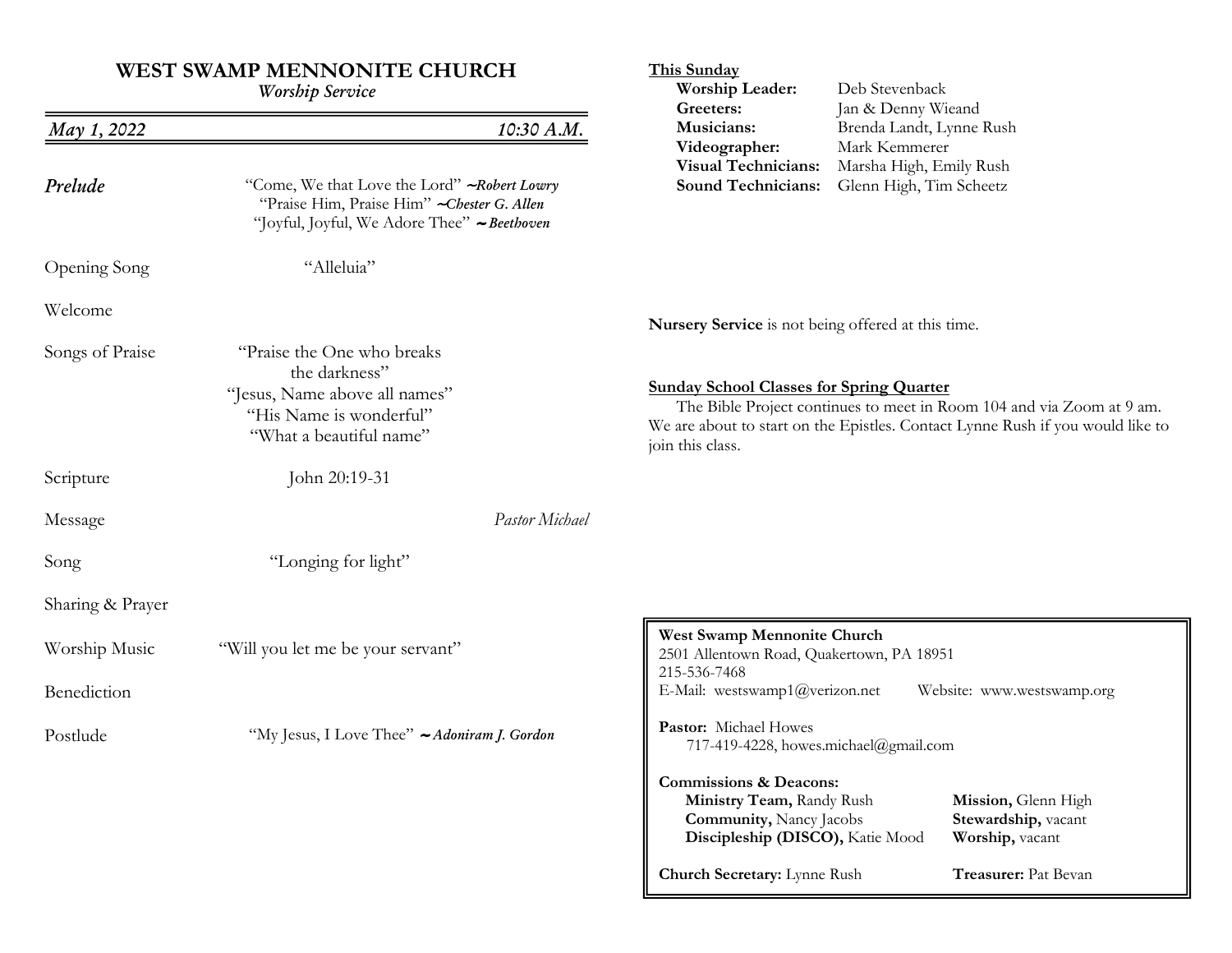*Mennonite Mission Network requests prayer for Colleen and Pablo Fast, who have been asked by leadership of the Paz Church in Brazil to help shepherd a congregation in Apuí for about eight months. Pray for the Fasts as they transition from their home along the Purus River to a new culture that focuses on cattle-raising and lumber.*

> *Continue to pray for those in our congregation who are experiencing illness and ongoing medical treatment.*

*Welcome to West Swamp Mennonite Church May 1, 2022* 

**Reflecting God in our living, loving & serving** 

## **Calendar**

May 3, 8 amMay 8May 11, 6:30 pmMay 11, 7:15 pmMay 15, 5:30 pm  Knotting & Quilting Mother's Day Chimin' In Choir Spaghetti Dinner & Silent Auction



## **Weekly Prayer Focus:**

 *May is Mental Health Awareness Month. Pray that those in our community who struggle with mental health issues will have the resources they need to be cared for.*